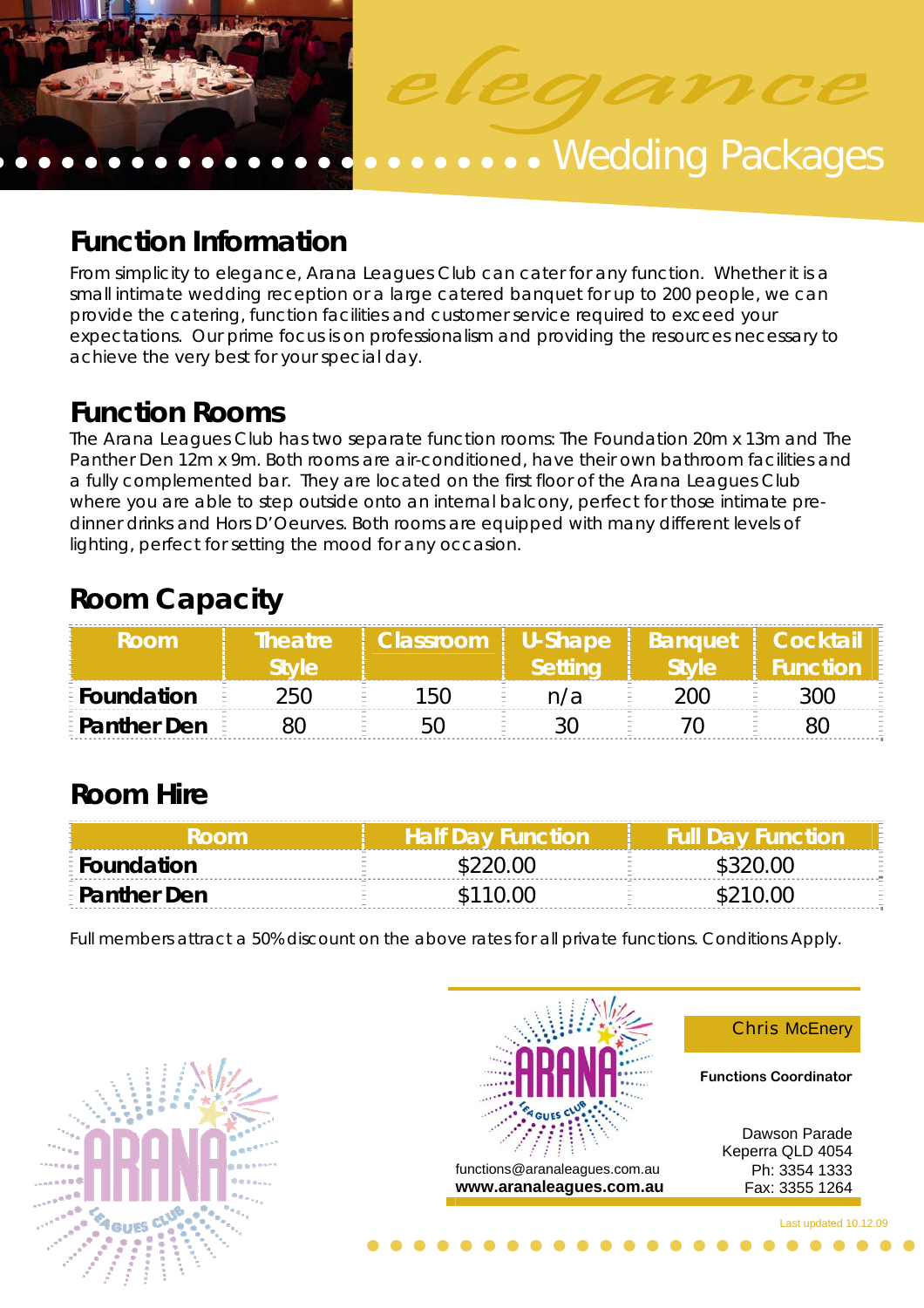

# **Ruby Package**   $$4.00$  per guest

- & Room Hire
- & Beautifully decorated winding staircase, perfect for group photographs
- $\approx$  Skirted and swagged bridal table with elegant silver candelabras
- Stunning cake arch draped in tulle, with a skirted and swagged cake table
- Silver cake server and knife
- Portable parquetry dance floor
- J Floor candelabras with 6 church candles
- & Colour coordinated napkins

Our professional Coordinator will also set the room to your specific requirements including bonbonnieres, place cards and any other special mementos.

# **Sapphire Package**  \$8.50 per guest

In addition to the Ruby Package

- $\ll$  Your choice of candelabra centerpieces for your quests tables (tables of 8 10)
- Elegant chair covers with your choice of colour coordinated sash and bow

# **Diamond Package \$11.95 per guest**

In addition to the Sapphire Package

· Beautifully draped back drop to enhance the appearance of the bridal table

#### **CSEO**

White Wishing Well or White Hope Chest Hire are available at \$40.00 each.

Chair Covers with colour coordinated sash & bow \$5.00 per chair

High Bar Lycra Covers (black, red, white) \$15.00 per cover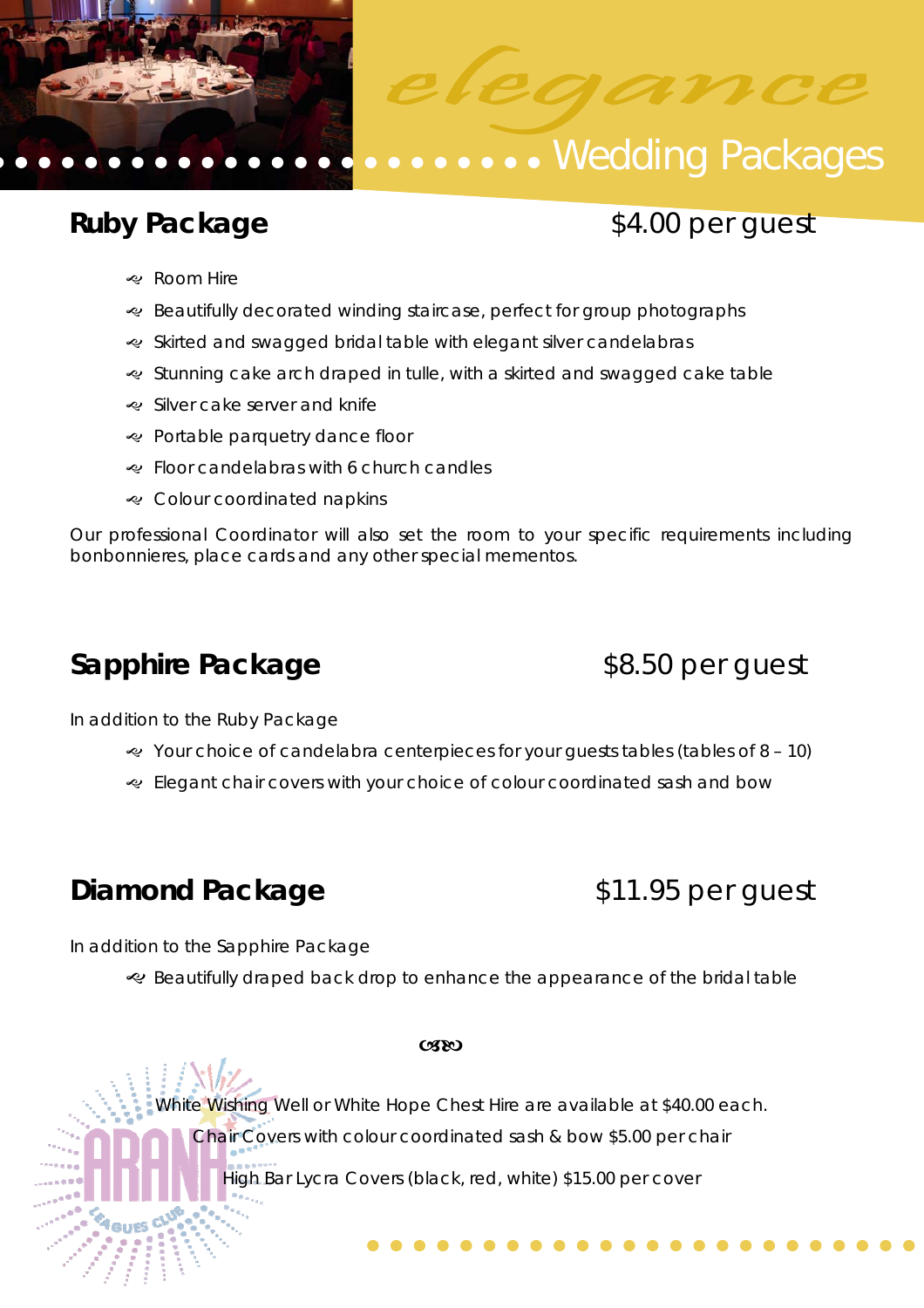

# **Cocktail Functions**

- \$11.95 per person please select 2 items per category
- \$14.95 per person please select 3 items per category
- \$16.95 per person please select 4 items per category

### **Category A\***

- & Cocktail Sausage Rolls
- e Ham, Cheese & Mustard Croissants
- $\ll$  Mini Asian Dim Sims
- & Vegetable Samosas
- RBO Pork Kebabs
- & Crumbed Chicken Pieces

### **Category B\***

- & Baked Mini Quiche
- **e** Deep Fried Prawn & Vegetable Wontons
- & Crumbed Fish Goujons
- & Beef Satay Skewers
- & Smoked Meatballs
- Mini Cheese Kranski Sausages

## **Category C\***

- & Chicken & Corn Vol au Vents
- Mini Vegetarian Spring Rolls
- & Curried Beef Pastries
- $\triangleleft$  Battered Fish Goujons
- e. Mini Gourmet Pies
	- **Chicken Satay Skewers**

\*All Cocktail Packages include cold selections of Dips, Corn Chips and crudités.



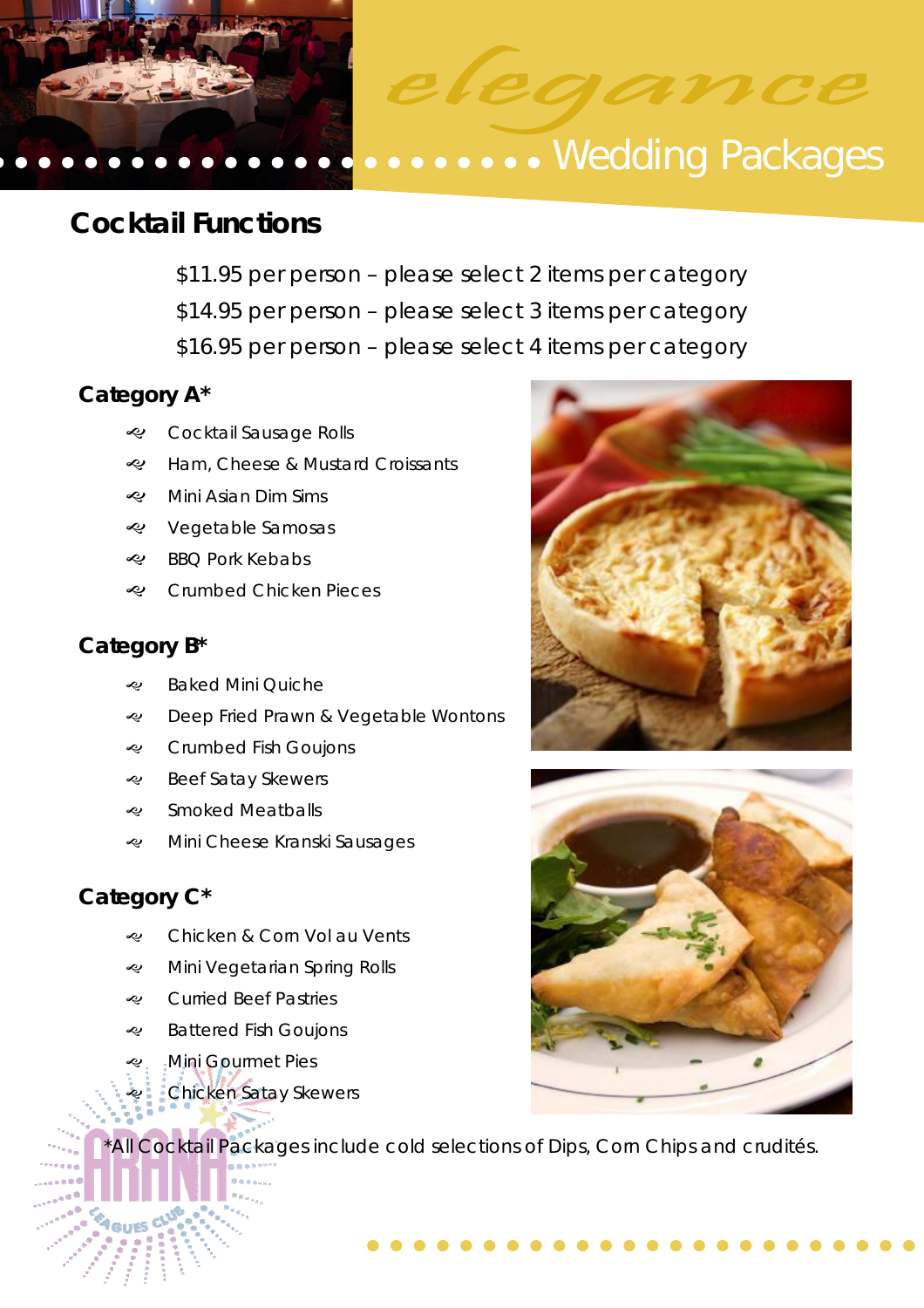

## **Entrees**

Pre-Dinner Canapés - \$5.00 per person

### **Soups - \$6.50 per person**

- & French Onion
- & Cream of Mushroom
- & Pumpkin
- & Spring Vegetable
- & Chicken & Sweet Corn
- & Mulligatawny
- · Seafood Chowder
- & Tomato & Fresh Basil

### **Entrée A - \$9.50 per person**

- & Avocado & Shrimp Cocktail
- **EXACTE SEXACTE PRINTER** & a Baby Leaf Salad
- Peppered Beef, thinly sliced, rolled with sundried Tomato & Cheese, topped with a Watercress dressing
- J Spinach & Ricotta Ravioli topped with a Parmesan Cream
- Chicken Tortellini simmered in a Tomato sauce, scattered with Pine Nuts
- Periyaki Beef tossed with noodles & Sesame Seeds

### **Entrée B - \$10.50 per person**

- & Beef & Chicken Satays grilled aside Jasmine Rice & a Peanut Sauce
- & Ricotta Ravioli napped with a Dill Cream Sauce & topped with slices of Smoked Salmon
- & Oven Seared Loin of Lamb, sliced on a small salad & drizzled with a Port Wine Glaze
- e Half dozen Sydney Rock Oysters & a Red Wine Vinegar
- & Pork & Veal terrine atop an Orange & Rocket Salad & a Cumberland Sauce
- « Mediterranean Vegetable Tartlet on a Green Pea Puree & fried Spinach



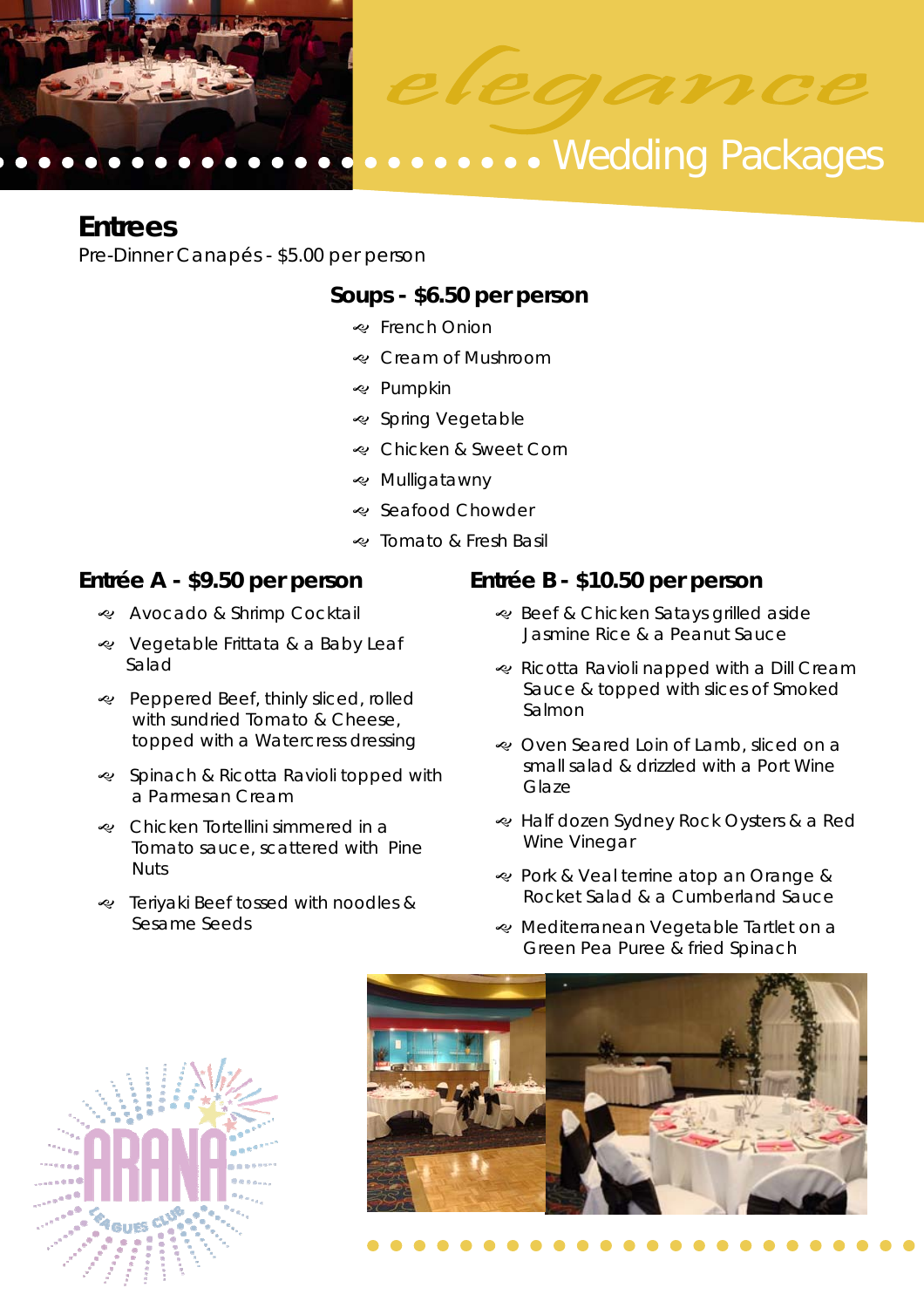

## **Main Meals**

Served with Seasonal Vegetables

### **Mains A - \$19.95 per person\***

- De Traditional Chicken Kiev
- Raked Zucchini, Tomato & Mushroom Strudel
- & Loin of Pork with an Apple & Prune Stuffing
- & Lemon crumbed Fillet of Fish, Garlic aioli atop a Greek Salad
- Roast Sirloin sliced with a Horseradish & Mustard Sauce
- · Seafood Vol au Vent topped with Parmesan & Swiss Cheese

### **Mains B - \$20.95 per person\***

- & Roast Turkey & Ham with a Cranberry Sauce
- Panfried Chicken Fillet topped with an Avocado& Champagne Sauce
- & Traditional Beef Wellington
- Redallions of Pork Fillet, glazed Apples & a Marsala Cream Sauce
- & Lightly crumbed Barramundi fillet with a Lemon & Caper Butter Sauce
- Grilled Sirloin & an Idaho Potato topped with a Mushroom Sauce

### **Mains C - \$22.95 per person\***

- & Oven Baked fillet of Fish topped with Seafood Mornay
- Garlic Studded Eye Fillet, roasted & sliced on Potato Mash & Grilled Onions
- & Chicken Supreme pocketed with Camembert, rolled in Ham & puff Pastry & a Wild field Mushroom Sauce
- Raked Rib Fillet on Green Beans & a Grilled Tomato Sauce
- & Cajun Grilled Atlantic Salmon, Sautéed spinach, baby Potatoes & a Lemongrass Butter Sauce

#### **\* A choice of two Main Meals may be selected to be served alternatively**



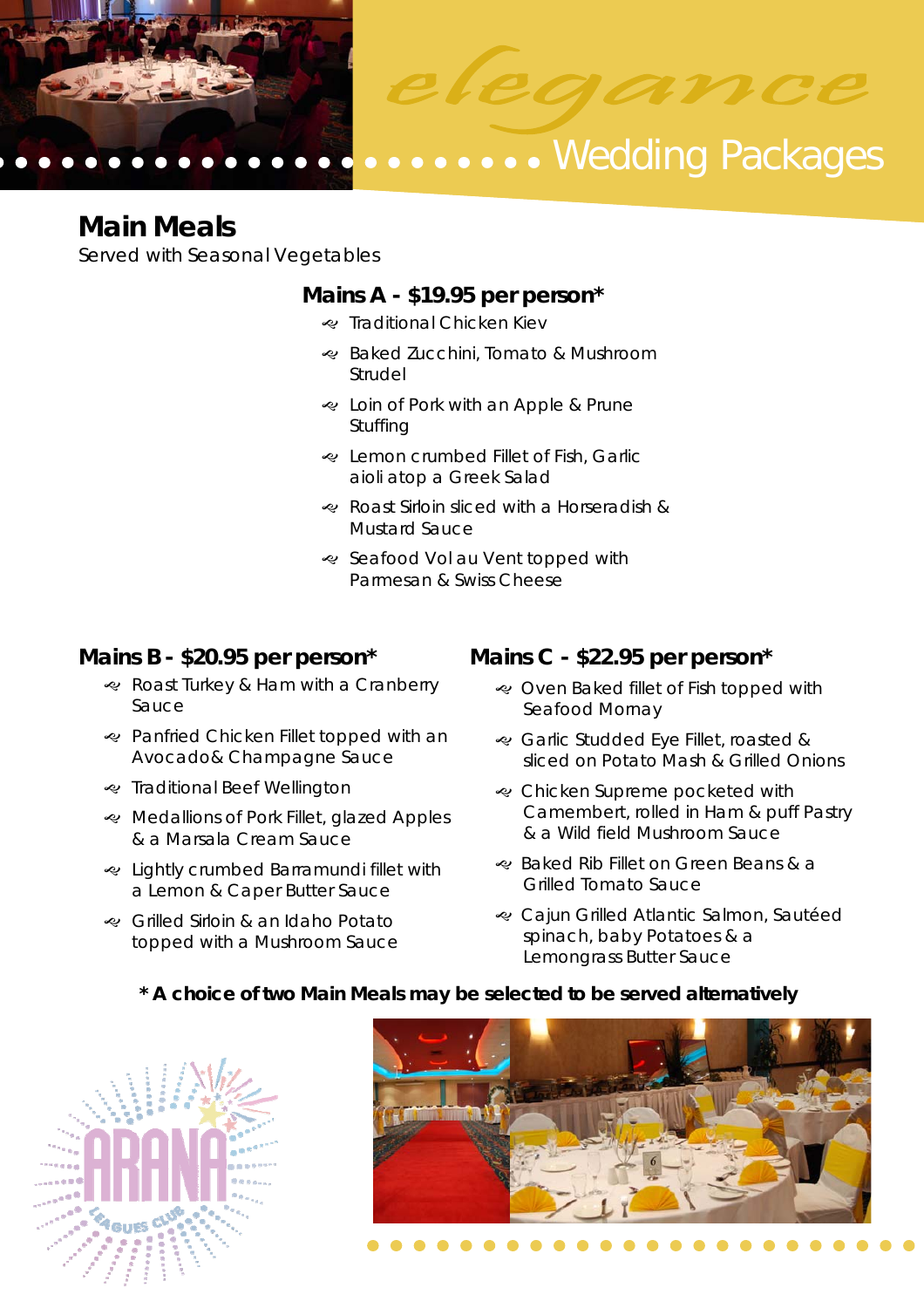



# **......** Wedding Packages

# **Buffets**

### **Choice of three of the following:**

- Minted Lamb & Vegetable Hot Pot
- e Chicken Fricassee
- · Beef Stroganoff
- & Sweet & Sour Pork
- & Asian Chicken Stir Fry
- & Arana's own Lasagna
- & Braised Beef in Red Wine
- Wild Mushroom & Ricotta Ravioli
- J Spinach Tortellini with Tomato & Pine Nuts

Served with Crusty Bread Rolls and your choice of Steamed or Asian Fried Rice

**\* Please note that the Fork Buffet is a light meal and does not include pre-set table settings.** 

### **Fork Buffet - \$18.50 per person\* Complete Buffet - \$32.00 per person**

Chefs selection of canapés on arrival

#### **Buffet meal:**

- · Steamed Rice, Medley of Fresh Seasonal Vegetables, Jacket Potatoes
- Roasted Beef and Lamb carved on the Buffet
- & Chilled ham and Chicken Platter
- & Chefs selection of Gourmet Salads
- & Freshly Baked Crusty Bread Rolls
- & A selection of Mustards, Dressings and Sauces

#### **Choice of two of the following:**

- & Minted Lamb & Vegetable Hot Pot
- & Chicken Fricassee
- **e** Beef Stroganoff
- & Sweet & Sour Pork
- & Asian Chicken Stir Fry
- & Arana's own Lasagna
- & Braised Beef in Red Wine
- Wild Mushroom & Ricotta Ravioli
- J Spinach Tortellini with Tomato & Pine Nuts

Freshly brewed Coffee & Tea served with After Dinner Mints



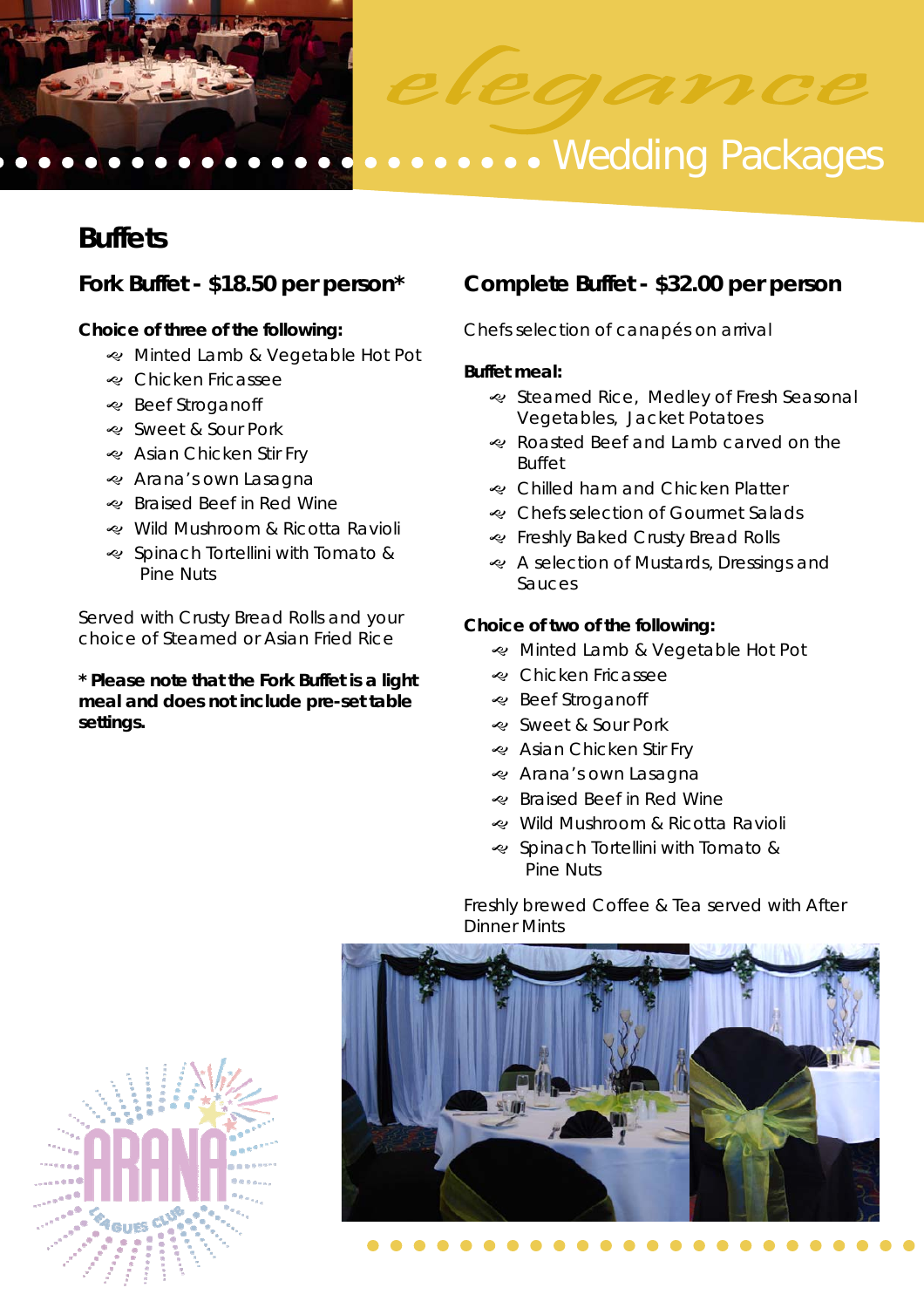

# **Desserts**

### **Dessert A - \$7.50 per person**

- & Fresh Fruit Salad
- J Passionfruit Bavarois
- & Chocolate Mousse
- & Pavlova with fresh Fruits & Chantilly Cream
- J Wine Trifle
- e Lemon Cheesecake
- & Apple Slice served with Ice-Cream

### **Dessert B - \$8.50 per person**

- & Baked Apple & Sultana Strudel
- & Profiteroles with Chocolate Sauce
- & Layered Fruit Terrine
- · Steamed Pudding & Custard
- · Seasonal Fruit Platter
- & Chocolate & Pecan Nut Pie
- & Mocca Cream Caramels

\* A choice of two may be selected to be served alternatively

### **Celebration or Wedding Cake**  \$2.00 surcharge per person

### **Fruit & Cheese Platters**

\$45 per platter to serve 8 - 10

The Celebration cake only may be cut and garnished to be served as a plated dessert to your guests

A selection of fine Australian Cheeses and fruits with Accompaniments

## **Childrens Menus**

\$9.95 per Child (4 – 11 years of age)

It is recommended that children dine from the buffet at the above price where appropriate. Alternatively, selections may be taken from the dishes below:

Traditional Spaghetti Bolognaise

& Chicken Nuggets & Chips

& Fish & Chips

### **dessert of ice-cream & topping included**



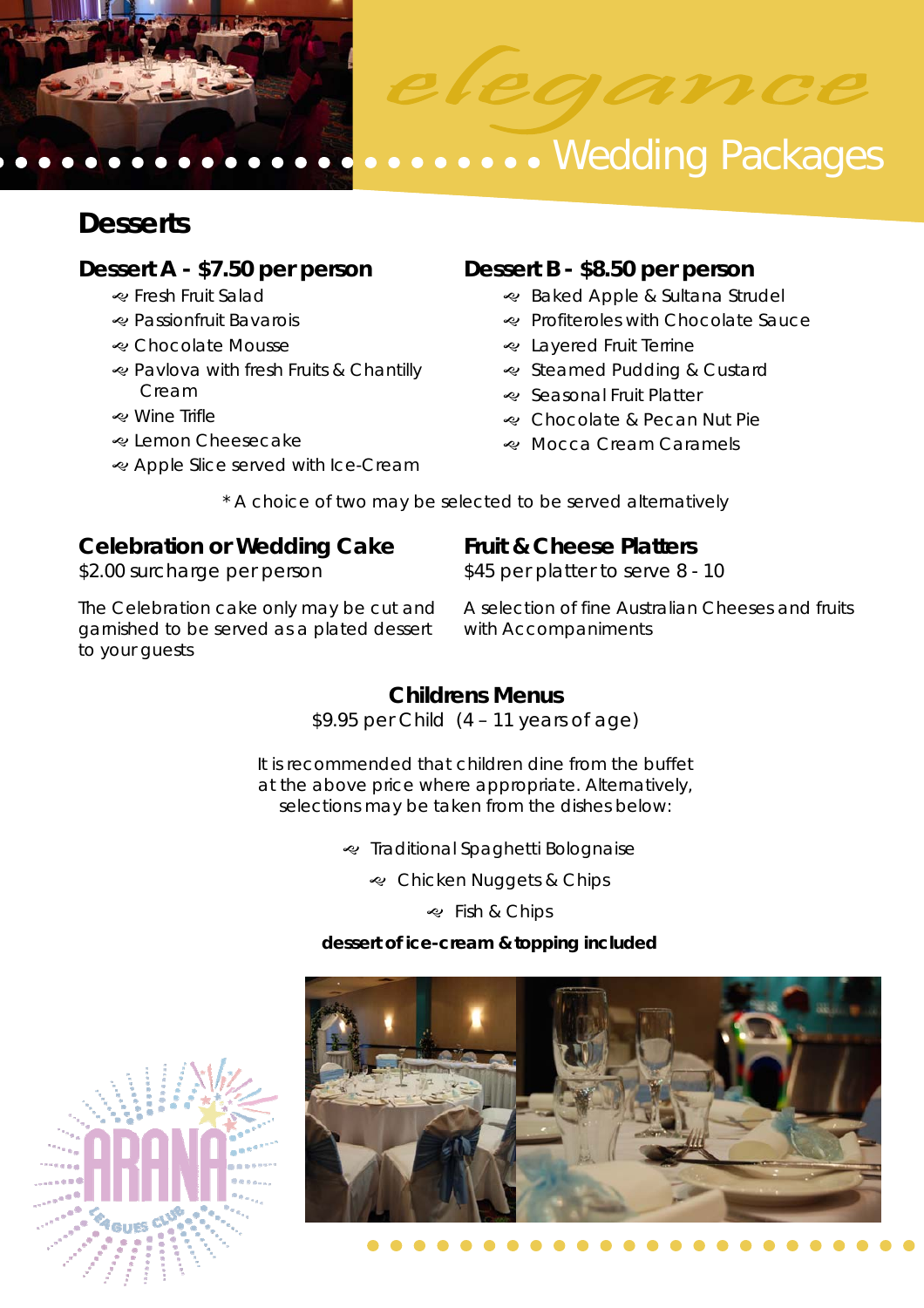



# **BEVERAGES**

Prices stated are subject to change without prior notice

| <b>BEER</b><br><b>XXXX Bitter</b>                | 285mL<br>\$3.00                                             | <b>WINE LIST</b>                                                                                                                |                               |
|--------------------------------------------------|-------------------------------------------------------------|---------------------------------------------------------------------------------------------------------------------------------|-------------------------------|
| <b>XXXX Gold</b>                                 | \$2.80                                                      | <b>SPARKLING</b>                                                                                                                | <b>Bottle</b>                 |
| Victoria Bitter                                  | \$3.00                                                      | Seaview Brut 200ml                                                                                                              | \$4.50                        |
| Crown Larger 375 ml Bottle                       | \$4.55                                                      | Yellowglen Yellow Jewel                                                                                                         | \$15.95                       |
| XXXX Bitter 375mL Bottle                         | \$4.40                                                      | Killawarra Brut 750ml<br>Asti Riccadonna                                                                                        | \$12.95<br>\$19.95            |
| XXXX Gold 375mL Bottle                           | \$4.10                                                      | Jacobs Creek P/Noir Chardonnay 750ml                                                                                            | \$15.95                       |
| <b>SPIRITS</b><br>Smirnoff Vodka                 | 30mL<br>\$3.90                                              | <b>WHITE</b><br>Seppelt Stony Peak Chardonnay                                                                                   | \$13.00<br>\$17.00            |
| Real McCoy Bourbon                               | \$3.90                                                      | Monkey Bay Sauvignon Blanc                                                                                                      | \$13.00                       |
| J. Walker Scotch (Red)                           | \$3.90                                                      | Rothbury Estate Chardonnay<br>Hardys Collection Sauvignon Blanc                                                                 | \$14.00                       |
| <b>Bundy Rum</b>                                 | \$3.90                                                      | Hardys Collection Chardonnay                                                                                                    | \$14.00                       |
| <b>Mixers</b>                                    | .60c                                                        | Angove Long Row Chardonnay<br>Jacob's Creek Riesling                                                                            | \$15.00<br>\$15.00<br>\$15.00 |
| <b>LIQUEURS</b>                                  |                                                             | Wolf Blass Bilyara Chardonnay                                                                                                   |                               |
| <b>Baileys</b>                                   | \$6.10                                                      | <b>RED</b>                                                                                                                      |                               |
| Cointreau                                        | \$5.60                                                      | Nottage Hill Cabernet Sauvignon<br>Seppelt Stony Peak Shiraz Cabernet<br>Monkey Bay Merlot<br>Hardys Reserve Cabernet Sauvignon | \$15.00                       |
| Kahlua                                           |                                                             |                                                                                                                                 | \$13.00                       |
| Midori                                           | \$5.60                                                      |                                                                                                                                 | \$17.00<br>\$14.00            |
| Opal Nera                                        | \$5.60<br>\$5.60                                            | Angove Long Row Merlot<br>Wolf Blass Bilyara Shiraz                                                                             | \$15.00<br>\$15.00            |
| <b>PREMIX BEVERAGES</b><br><b>Vodka Cruisers</b> |                                                             | Rothbury Cabernet Merlot                                                                                                        | \$13.00                       |
| Johnny Walker & Dry                              | \$6.20                                                      | <b>BY THE GLASS</b><br>Seppelt Stony Peak Chardonnay                                                                            | \$4.00                        |
| Jim Beam & Cola                                  | \$5.90                                                      | <b>Hardys Collection Riesling</b>                                                                                               | \$4.30                        |
| Bundy & Cola                                     | Hardys Collection Sauvignon Blanc<br>\$5.90                 |                                                                                                                                 | \$4.30<br>\$4.00              |
| <b>UDL Scotch and Cola</b>                       | \$5.90                                                      | Rothbury Estate Chardonnay<br><b>Hardys Collection Cabernet Merlot</b>                                                          | \$4.30                        |
|                                                  | \$5.90                                                      | Seppelt Stoney Pea Shiraz Cabernet                                                                                              | \$4.00                        |
| <b>SOFT DRINK/JUJCE</b><br>Post Mix 285mL        |                                                             | Monkey Bay Merlot<br>Rothbury Cabernet Merlot                                                                                   | \$4.50<br>\$4.00              |
| Bottle 250mL                                     | \$2.40                                                      |                                                                                                                                 |                               |
| Juice                                            | Other beverages may be available<br>\$2.40<br>upon request. |                                                                                                                                 |                               |
| Jug                                              | \$2.60                                                      |                                                                                                                                 |                               |
|                                                  | 0 <sub>0</sub>                                              |                                                                                                                                 |                               |

\$6.90

W

Ñ **CRASH** I

**GUS** veues<br>Maria<br>Alfred